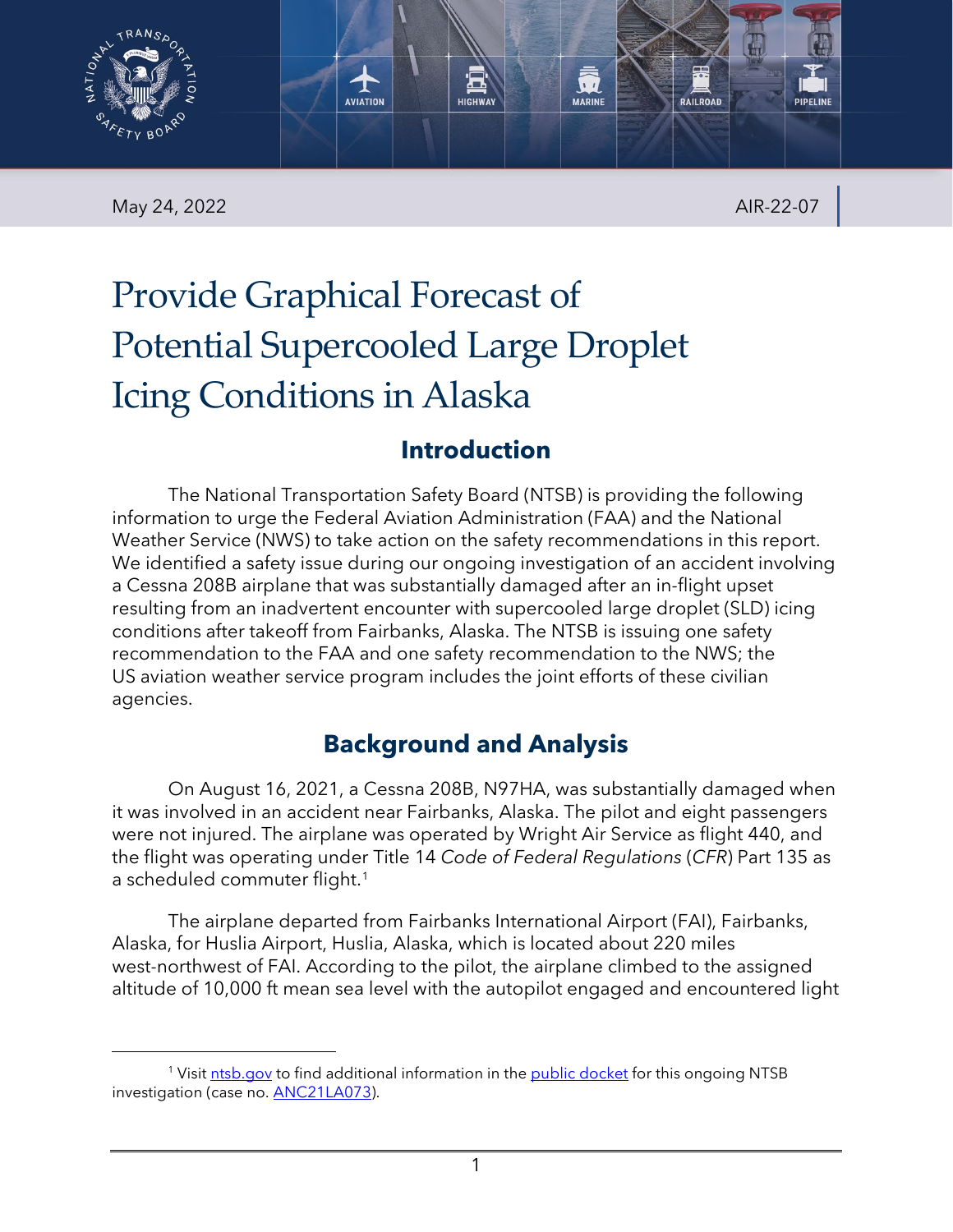rime icing conditions.<sup>[2](#page-1-0)</sup> The pilot stated that the airplane's deice boots and propeller heat were operating and removing accumulated ice. To exit the icing conditions, the pilot requested and was assigned a block altitude from 10,000 to 12,000 ft. The pilot then climbed the airplane to an altitude of about 10,500 ft but still encountered the icing conditions. As a result, the pilot began a gradual descent back to 10,000 ft. During the descent, the autopilot "suddenly" disengaged, and the airplane entered an abrupt uncommanded right bank followed by a steep nose-down spiraling descent.

The pilot stated that she was "fighting" to regain control of the airplane because the aileron controls were "jammed." FAA automatic dependent surveillance-broadcast data showed that the pilot regained control at an altitude of about 3,100 ft. Afterward, the pilot declared an in-flight emergency and made an emergency landing at FAI. A postaccident examination of the airplane found that the right aileron sustained substantial damage during the upset.

During the ongoing investigation, the NTSB found that the accident flight had encountered SLD icing conditions. (This determination was based on the meteorological information supporting the investigation, including weather radar data, observations of in-flight conditions, and weather model data.) According to FAA Advisory Circular (AC) 00-45H, "Aviation Weather Services" (dated March 6, 2019), SLD icing conditions comprise supercooled water droplets, such as freezing drizzle and/or freezing rain, that measure 0.05 mm in diameter or larger. The AC also states that SLD icing conditions are outside the envelopes used for aircraft icing certification (contained in Appendix C of 14 *CFR* Part 25) and that SLD icing conditions "can be particularly hazardous" to some aircraft.[3](#page-1-1)

In addition, in November 2014, 14 *CFR* 25.1420 and Part 25, Appendix O, were revised to include SLD certification requirements for new transport-category airplanes. However, AC 91-74B, "Pilot Guide: Flight in Icing Conditions" (dated October 8, 2015), pointed out that similar SLD certification requirements have not been implemented for other aircraft types.

In-flight encounters with SLD icing can have catastrophic consequences, as demonstrated by the October 31, 1994, accident involving an Avions de Transport Regional 72-212 airplane operated as American Eagle flight 4184. The airplane

<span id="page-1-0"></span> $^{2}$  (a) All altitudes in this report are expressed as mean sea level. (b) Rime ice is a type of ice that is opaque, granular, and rough. Rime ice usually forms on airplane surfaces such as a wing leading edge, the horizontal stabilizer, and an engine inlet.

<span id="page-1-1"></span> $3$  Aircraft that are certificated for operations in icing conditions have specifications that include approval for flight into known icing. Even for aircraft that are certificated for flight in icing conditions, flight into SLD icing conditions poses a structural icing hazard.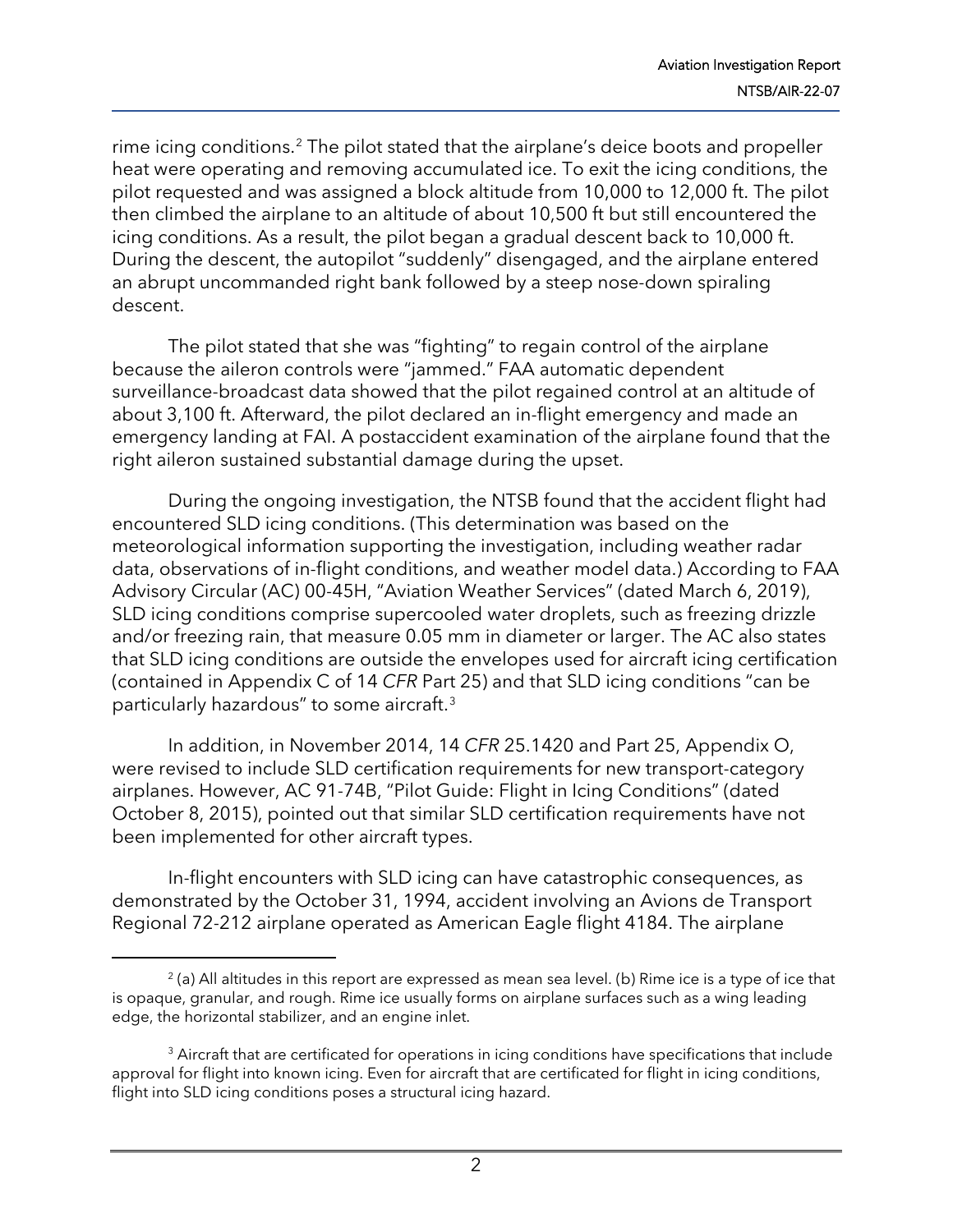entered an uncommanded roll excursion and rapid descent and crashed in Roselawn, Indiana. The 2 flight crewmembers, 2 flight attendants, and 64 passengers sustained fatal injuries, and the airplane was destroyed by impact forces. The NTSB's investigation found that the airplane, while in a holding pattern, "intermittently encountered supercooled cloud and drizzle/rain drops [SLD], the size and water content of which exceeded those described in the icing certification envelope." While the airplane was in the holding pattern, a ridge of ice accreted beyond the airplane's deice boots, causing "a sudden and unexpected aileron hinge moment reversal." [4](#page-2-0)

Further, on February 16, 2005, a Cessna Citation 560 was involved in a loss-of-control accident near Pueblo Memorial Airport, Pueblo, Colorado, after an SLD icing encounter. The two pilots and six passengers sustained fatal injuries, and the airplane was destroyed by impact forces and postcrash fire. The NTSB's investigation of this accident determined that the airplane likely encountered SLD icing conditions while descending from 9,400 ft and that the airplane entered a substantial roll to the left along with a rapid decrease in pitch, consistent with an aerodynamic stall, at 6,100 ft.

The NTSB's accident report stated that, while the airplane was in SLD icing conditions, about 1 to 4 mm (0.039 to 0.156 inch) of ice could have accumulated on the wings' leading edges. The NTSB concluded that the airplane's wings had residual ice after the deice boots were activated earlier in the flight (after the airplane descended through an altitude of 18,000 ft) and that this ice would have affected the overall thickness, roughness, and distribution of the ice accumulation.[5](#page-2-1)

The NTSB's report on the Pueblo accident also stated that "SLD conditions are most conducive to the formation of thin, rough ice on or aft of the protected surfaces" (that is, those surfaces with deice boots) and that such ice "can severely degrade an airplane's performance."[6](#page-2-2) In addition, the report stated that SLD icing conditions could cause ice accretions that are more "aerodynamically detrimental" than those considered during the initial certification of many existing airplanes for flight in icing conditions.

<span id="page-2-0"></span><sup>4</sup> For more information, see *In-flight Icing Encounter and Loss of Control, Simmons Airlines, d.b.a. American Eagle Flight 4184, Avions de Transport Regional (ATR), Model 72-212, N401AM, Roselawn, Indiana, October 31, 1994* [\(NTSB/AAR-96/01\)](https://www.ntsb.gov/investigations/AccidentReports/Reports/AAR9601.pdf).

<span id="page-2-1"></span><sup>5</sup> For more information, see *Crash During Approach to Landing, Circuit City Stores, Inc., Cessna Citation 560, N500AT, Pueblo, Colorado, February 16, 2005* [\(NTSB/AAR-07/02\)](https://www.ntsb.gov/investigations/AccidentReports/Reports/AAR0702.pdf).

<span id="page-2-2"></span> $6$  FAA AC 91-74B states that the surfaces behind the protected area of leading edges "may be very effective ice collectors, and ice accumulations may persist as long as the aircraft remains in icing conditions."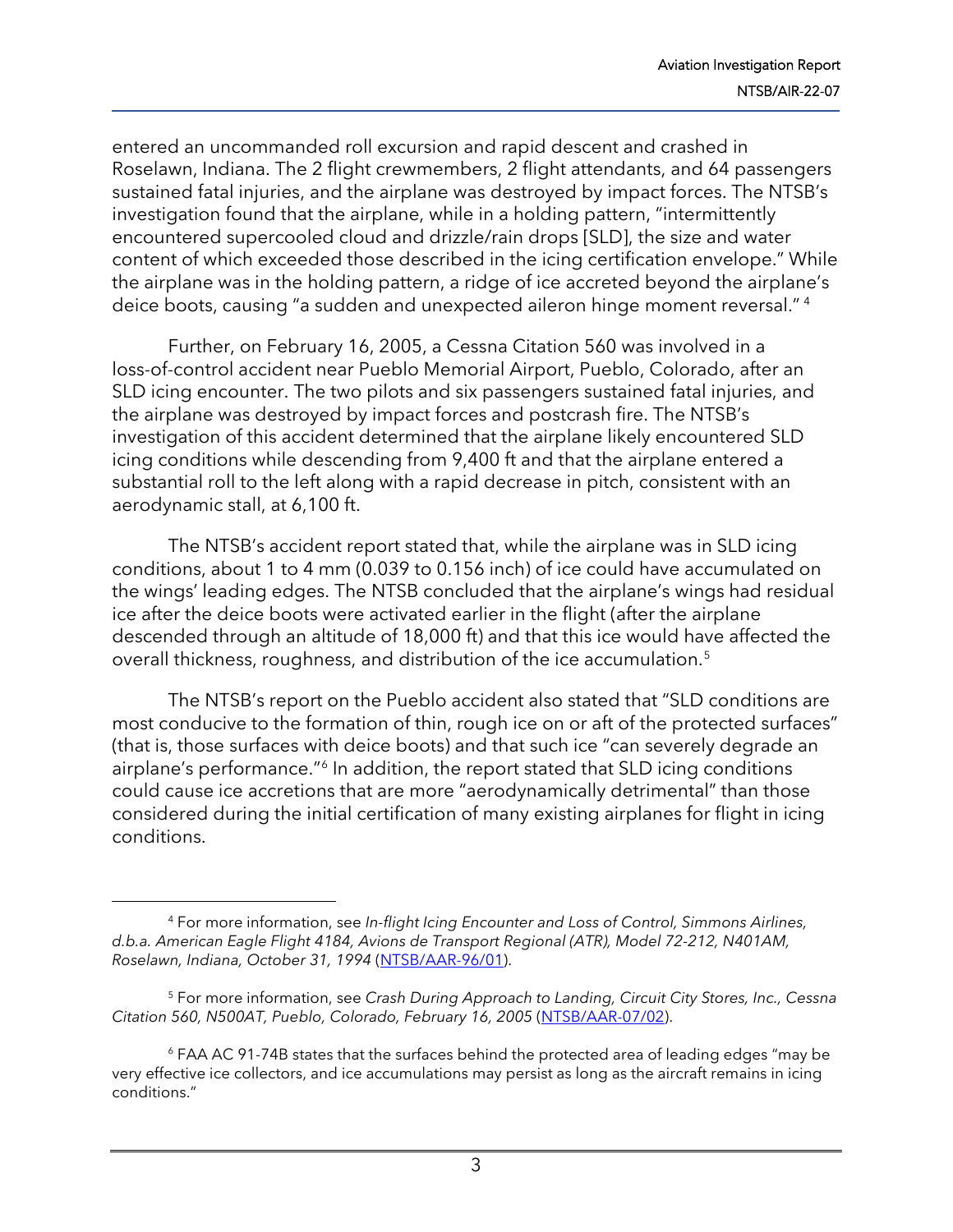During a postaccident interview, the pilot involved in the recent Fairbanks accident stated that she knew about the potential for icing conditions but that she did not expect the airplane to encounter SLD icing. The pilot also stated that, before the accident flight, she reviewed weather information from several sources, including "multiple pages" on the NWS Alaska Aviation Weather Unit (AAWU) website.[7](#page-3-0) 

Figure 1 shows one of the graphical weather products that the accident pilot reviewed: the AAWU icing forecast graphic. That forecast, which was valid starting at 1200 Alaska daylight time on the day of the accident, showed isolated moderate icing conditions between 8,000 and 14,000 ft (labeled as flight levels "080/140" in the figure) for the departure and accident locations. The AAWU developed such icing forecasts to supplement text-based area forecast and AIRMET information for Alaska by graphically depicting information about freezing levels and the potential for significant icing.



Note: The accident airplane departed FAI about 1424 Alaska daylight time, and the in-flight upset occurred about 28 minutes later. The locations of FAI and Huslia Airport (the destination airport) were added to the image.

#### **Figure 1.** Icing forecast valid at the time of the accident (Source: AAWU).

<span id="page-3-0"></span><sup>&</sup>lt;sup>7</sup> According to FAA AC 00-45H, the NWS provides weather data, forecasts, and warnings for the United States, its territories, adjacent waters, and ocean areas. Within the NWS is the [AAWU](https://www.weather.gov/aawu/) in Anchorage, Alaska, which issues aviation weather products for the airspace over Alaska and the adjacent coastal waters. The NWS [Aviation Weather Center](https://www.aviationweather.gov/) in Kansas City, Missouri, issues aviation weather forecasts for the 48 contiguous states. The NWS Honolulu, Hawaii[, weather forecast office](https://www.weather.gov/hFO/) provides aviation-related products for Hawaii and the adjacent waters.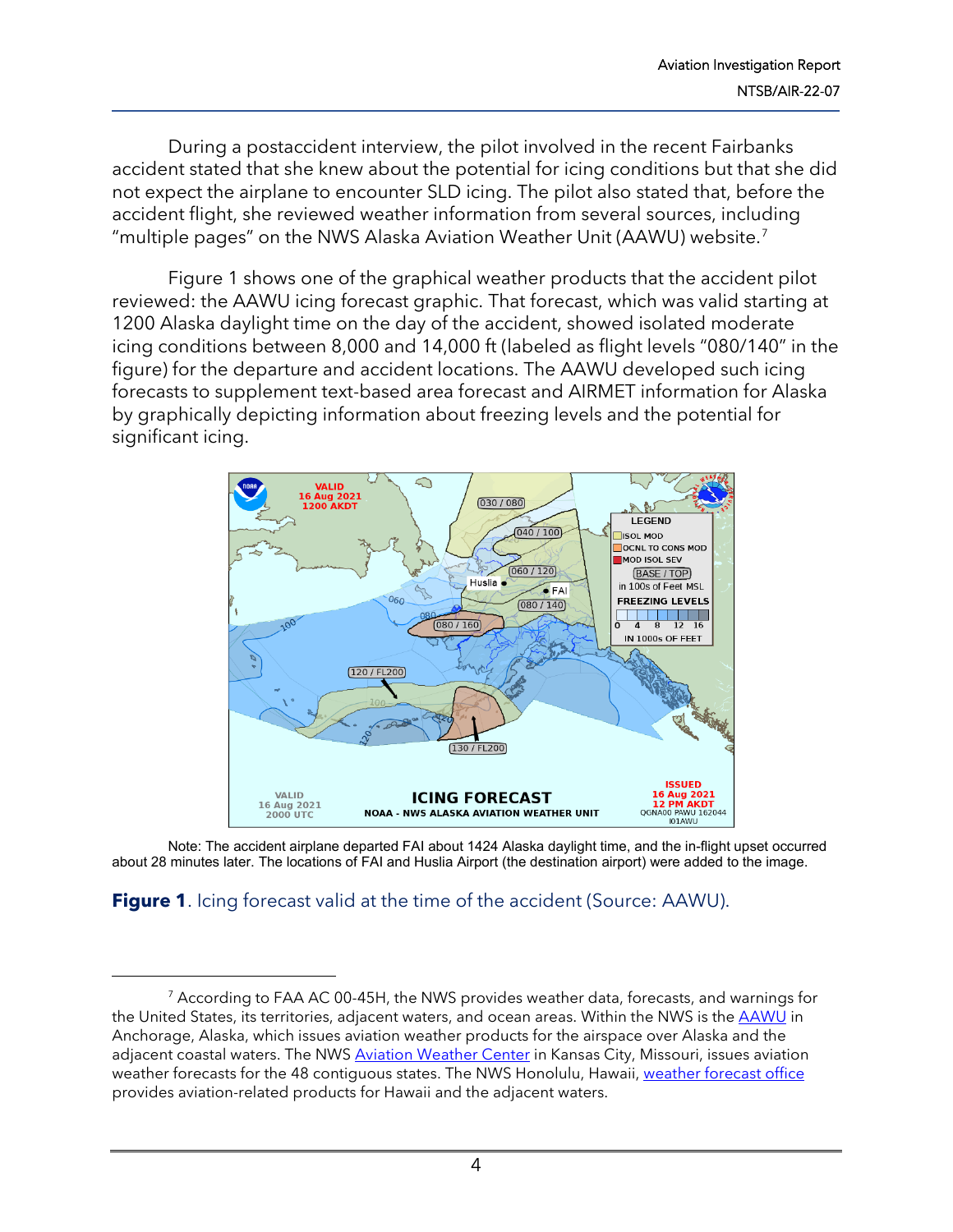In addition, the NWS Aviation Weather Center (AWC) produces graphical forecast products—the current icing product (CIP) and the forecast icing product (FIP)—that depict the potential for significant icing, including SLD conditions, for the contiguous United States. The AWC's CIP, shown in figure 2, depicts potential areas of SLD icing conditions using red hatched marks. Further, the AWC generates a FIP to show potential areas of SLD icing conditions (also using red hatched marks) during the next 1 to 1[8](#page-4-0) hours.<sup>8</sup> According to the AWC's website, these graphics are determined from observational data, including Weather Surveillance Radar-1988 Doppler radar; satellite data; pilot weather reports; surface weather reports; lightning network data; and computer model output.<sup>[9](#page-4-1)</sup>



Maximum icing severity (1000 ft. MSL to FL300)

**Figure 2.** Example of CIP showing potential SLD icing in areas with red hatched marks (Source: AWC).

<span id="page-4-1"></span><sup>9</sup> For more information, see [https://www.aviationweather.gov/icing/help,](https://www.aviationweather.gov/icing/help) accessed April 18, 2022.

<span id="page-4-0"></span><sup>&</sup>lt;sup>8</sup> According to FAA AC 91-74B, a CIP is "a graphical planning product that combines sensor and numerical model data to provide a three-dimensional diagnosis of the probability and severity of icing, plus the potential for the presence of supercooled large drops (SLD)." An FIP "examines numerical weather prediction model output to calculate the probability and severity of icing conditions, plus SLD potential." According to AC 00-45H, the CIP and FIP include graphical information about icing probability, icing severity, and SLD potential for altitudes from 1,000 ft to flight level 300 at 1,000-ft intervals.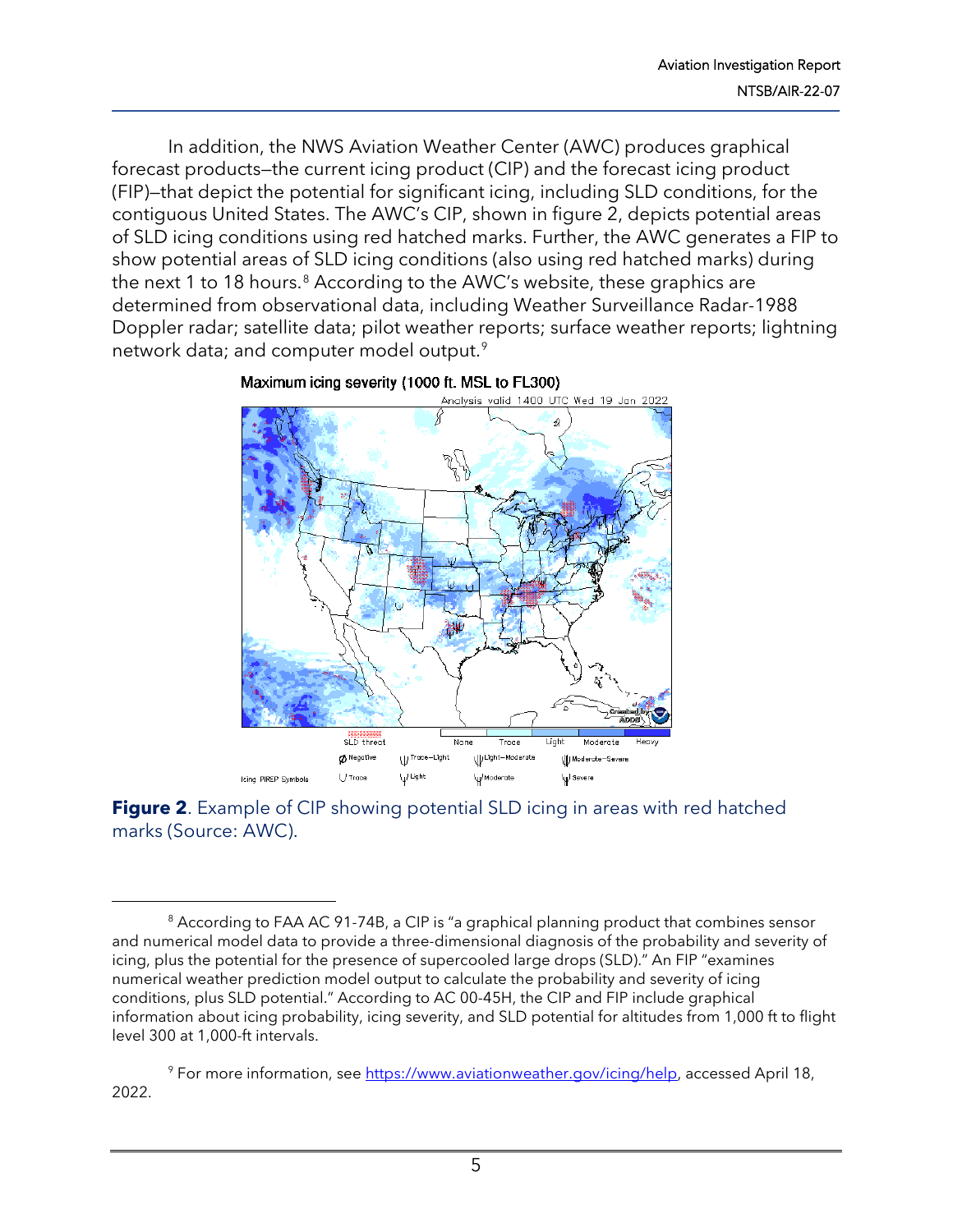Before 2002, pilots operating in the contiguous United States did not have access to information about potential SLD icing. The NTSB recognized, during its investigation of the American Eagle flight 4184 accident, that the aviation community needed this information. As a result, on August 15, 1996, the NTSB recommended the following:

To the FAA: Continue to sponsor the development of methods to produce weather forecasts that both define specific locations of atmospheric icing conditions (including freezing drizzle and freezing rain) and produce short-range forecasts ("nowcasts") that identify icing conditions for a specific geographic area with a valid time of 2 hours or less. (A-96-53)<sup>[10](#page-5-0)</sup>

To the National Oceanic and Atmospheric Administration: Develop methods to produce weather forecasts that both define specific locations of atmospheric icing conditions (including freezing drizzle and freezing rain), and that produce short range forecasts ("nowcasts") that identify icing conditions for a specific geographic area with a valid time of 2 hours or less. Ensure the timely dissemination of all significant findings to the aviation community in an appropriate manner.  $(A-96-70)^{11}$  $(A-96-70)^{11}$  $(A-96-70)^{11}$ 

The technology that was developed and implemented after these recommendations resulted in the AWC's CIPs and FIPs for the contiguous United States.

In April 2017, the AWC's graphical forecasts for aviation (GFA) became operational.[12](#page-5-2) According to the NWS, GFAs "are a set of web-based displays that

<span id="page-5-0"></span><sup>&</sup>lt;sup>10</sup> On August 20, 1997, the NTSB classified Safety Recommendation A-96-53 "Closed-Acceptable Action" based on the FAA's continuing in-flight icing research efforts, which included an initiative to improve the ability to forecast specific types of in-flight icing, especially freezing rain, freezing drizzle, and SLD aloft.

<span id="page-5-1"></span><sup>&</sup>lt;sup>11</sup> On March 20, 1997, the NTSB classified Safety Recommendation A-96-70 "Closed-Acceptable Action" because of the NWS' progress in forecasting SLD by using algorithms developed by the National Center for Atmospheric Research. (The NWS is an office within the National Oceanic and Atmospheric Administration. The National Center for Atmospheric Research is a federally funded research and development center sponsored by the National Science Foundation.)

<span id="page-5-2"></span><sup>&</sup>lt;sup>12</sup> According to the NWS' National Centers for Environmental Prediction newsletter for the [second quarter of fiscal year 2017](https://www.ncep.noaa.gov/newsletter/april2017/#AWC2017SecondGraphical) (accessed April 18, 2022), "addressing a National Transportation Safety Board recommendation from May 2014, the GFA pulls together weather forecasts impacting aviation interests from all National Weather Service offices into one website." The referenced recommendation to the NWS, A-14-17, stated the following: "Modify National Weather Service (NWS) aviation weather products to make them consistent with NWS nonaviation-specific advisory products when applicable, so that they advise of hazardous conditions including aviation hazards less than 3,000 square miles in area that exist outside of terminal aerodrome forecast coverage areas." On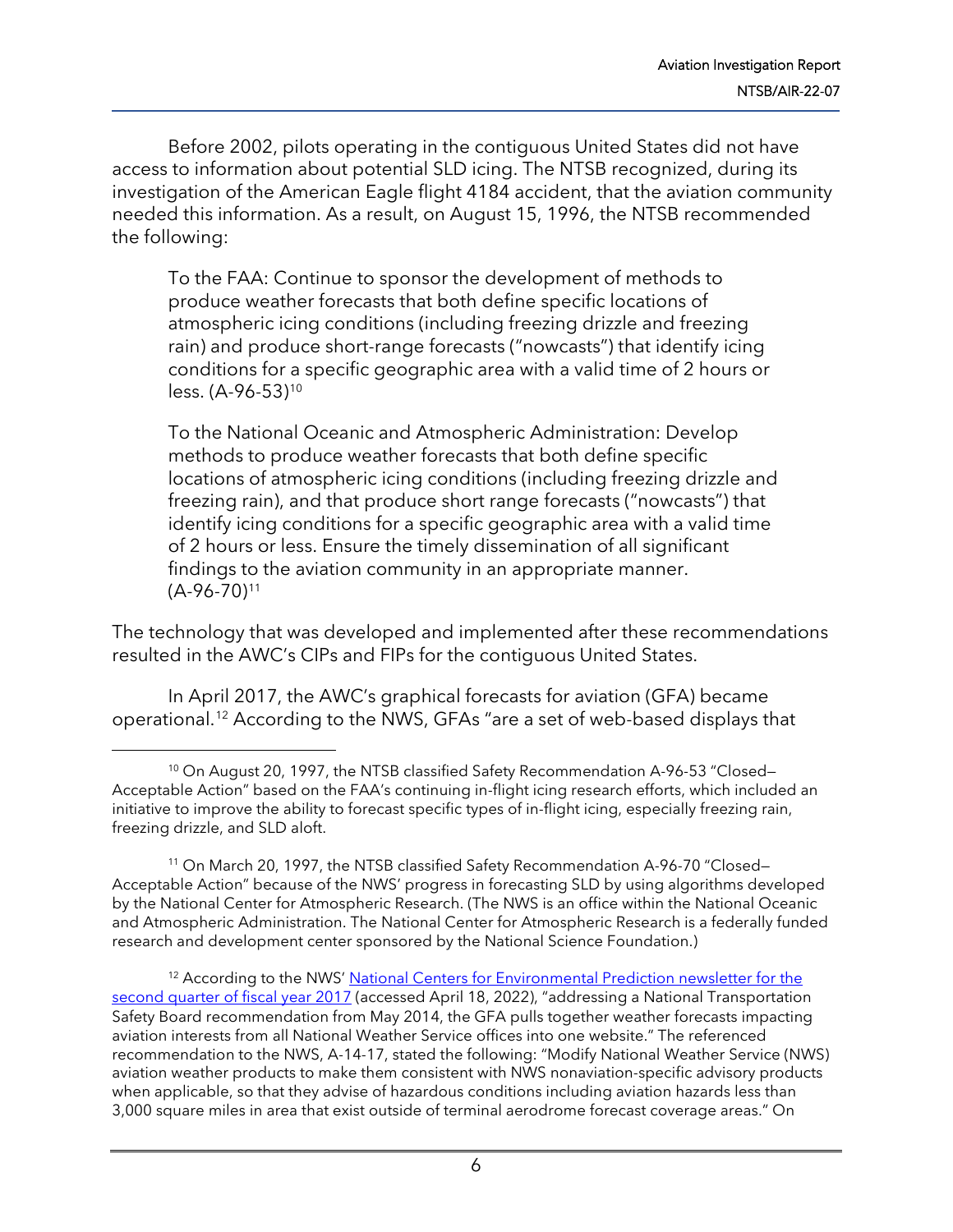provide observations and forecasts of weather phenomena critical for aviation safety." The GFAs were developed to replace text-based area forecasts (which describe the occurrence or expected occurrence of specific en route weather conditions) for the contiguous United States.[13](#page-6-0) Although the GFAs depict general icing forecasts from the surface to flight level 480, the NWS decided not to include SLD icing forecast information in GFAs because those graphical forecasts were intended to replace text-based area forecasts, which did not contain SLD icing information. The GFAs were expanded to Alaska on March 1, 2022.[14](#page-6-1)

Even with the switch from area forecasts to GFAs, pilots will continue to have access to SLD icing forecast information for the contiguous United States via the AWC's CIP and FIP website (which is accessible via a link from the [GFA website\)](https://www.aviationweather.gov/gfa). However, pilots will still not be able to access information about potential SLD icing conditions for Alaska because the CIP and FIP website does not depict that information.

GFA information that shows areas of icing (trace to severe/heavy) is now available in Alaska. However, that information does not depict areas with potential SLD icing. A product that includes the SLD icing information for Alaska could help pilots avoid those areas, which is important because, as previously mentioned, SLD icing is outside the icing certification envelopes of some aircraft types, including those that are routinely operated in Alaska. In addition, areas of SLD icing do not necessarily correspond with areas of severe icing; figure 2 shows that SLD icing can occur in areas with light-to-moderate icing. Without SLD forecast information, pilots in Alaska will remain at risk of inadvertent encounters with SLD icing conditions.

The NTSB concludes that a graphical forecast depicting potential areas of SLD icing conditions in Alaska could help pilots avoid inadvertent flight into those hazardous conditions. Therefore, the NTSB recommends that the FAA, in collaboration with the NWS, develop a graphical forecast showing the potential for SLD icing conditions in Alaska and make this information available to pilots. The NTSB also recommends that the NWS work with the FAA to develop a graphical forecast depicting potential areas of SLD icing conditions in Alaska and make this information available to pilots.

7

October 21, 2019, the NTSB classified Safety Recommendation A-14-17 "Open—Acceptable Response" pending implementation of digital aviation services at all NWS weather forecast offices.

<span id="page-6-1"></span><span id="page-6-0"></span><sup>&</sup>lt;sup>13</sup> The NWS newsletter stated that the FAA requested that the NWS discontinue the production of the text-based area forecasts because "given modern advances within NWS…the legacy text FA [area forecast] is no longer the best source of en route flight planning weather information."

<sup>&</sup>lt;sup>14</sup> Text-based area forecasts will remain in production in Alaska to support flight planning.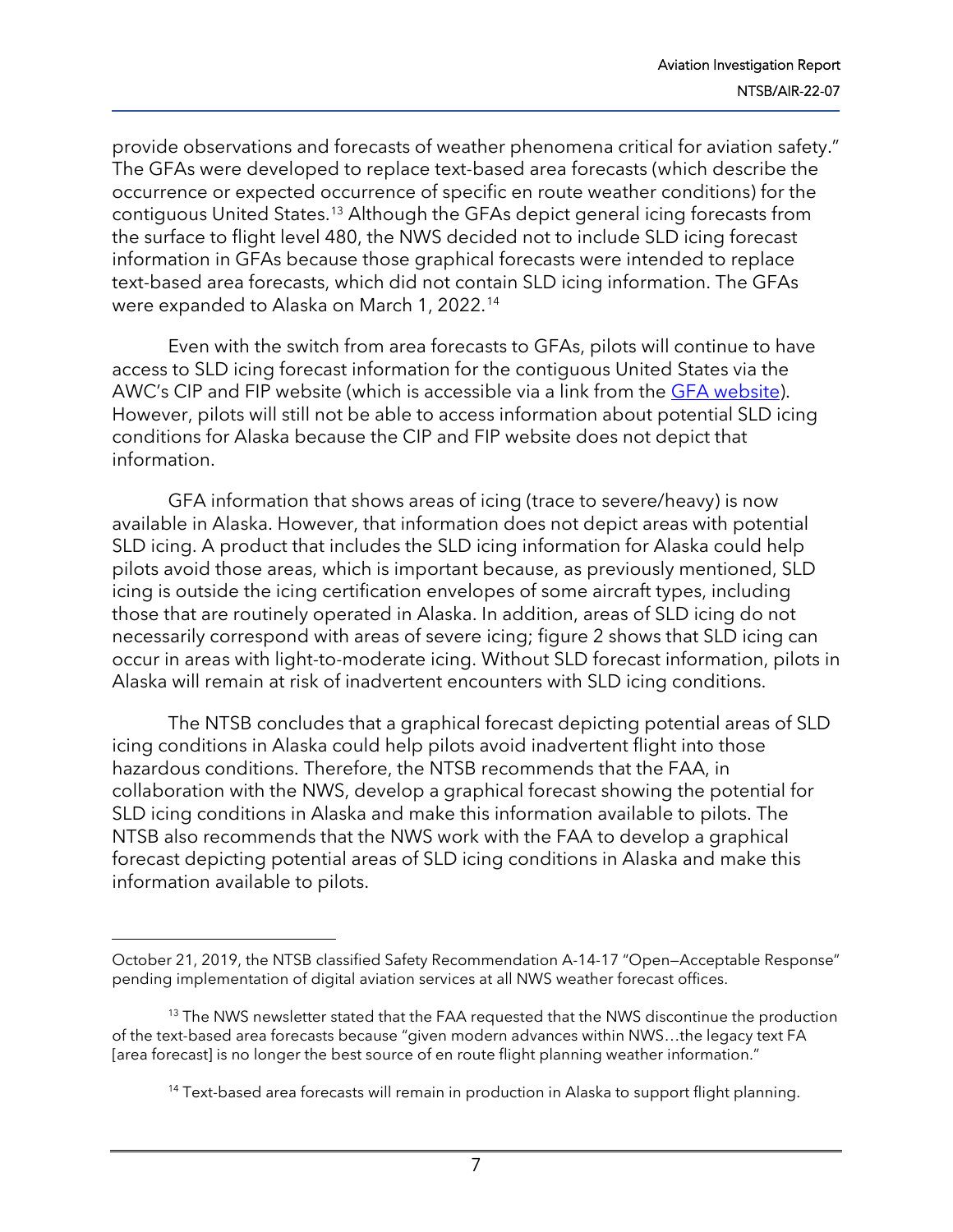# **Conclusion**

## **Finding**

A graphical forecast depicting potential areas of supercooled large droplet icing conditions in Alaska could help pilots avoid inadvertent flight into those hazardous conditions.

## **Recommendations**

#### **To the Federal Aviation Administration:**

In collaboration with the National Weather Service, develop a graphical forecast depicting potential areas of supercooled large droplet icing conditions in Alaska and make this information available to pilots. (A-22-21)

#### **To the National Weather Service:**

Work with the Federal Aviation Administration to develop a graphical forecast depicting potential areas of supercooled large droplet icing conditions in Alaska and make this information available to pilots. (A-22-22)

### **BY THE NATIONAL TRANSPORTATION SAFETY BOARD**

**JENNIFER HOMENDY** Chair

**BRUCE LANDSBERG** Vice Chairman

**MICHAEL GRAHAM** Member

**THOMAS CHAPMAN** Member

**Report Date: May 24, 2022**